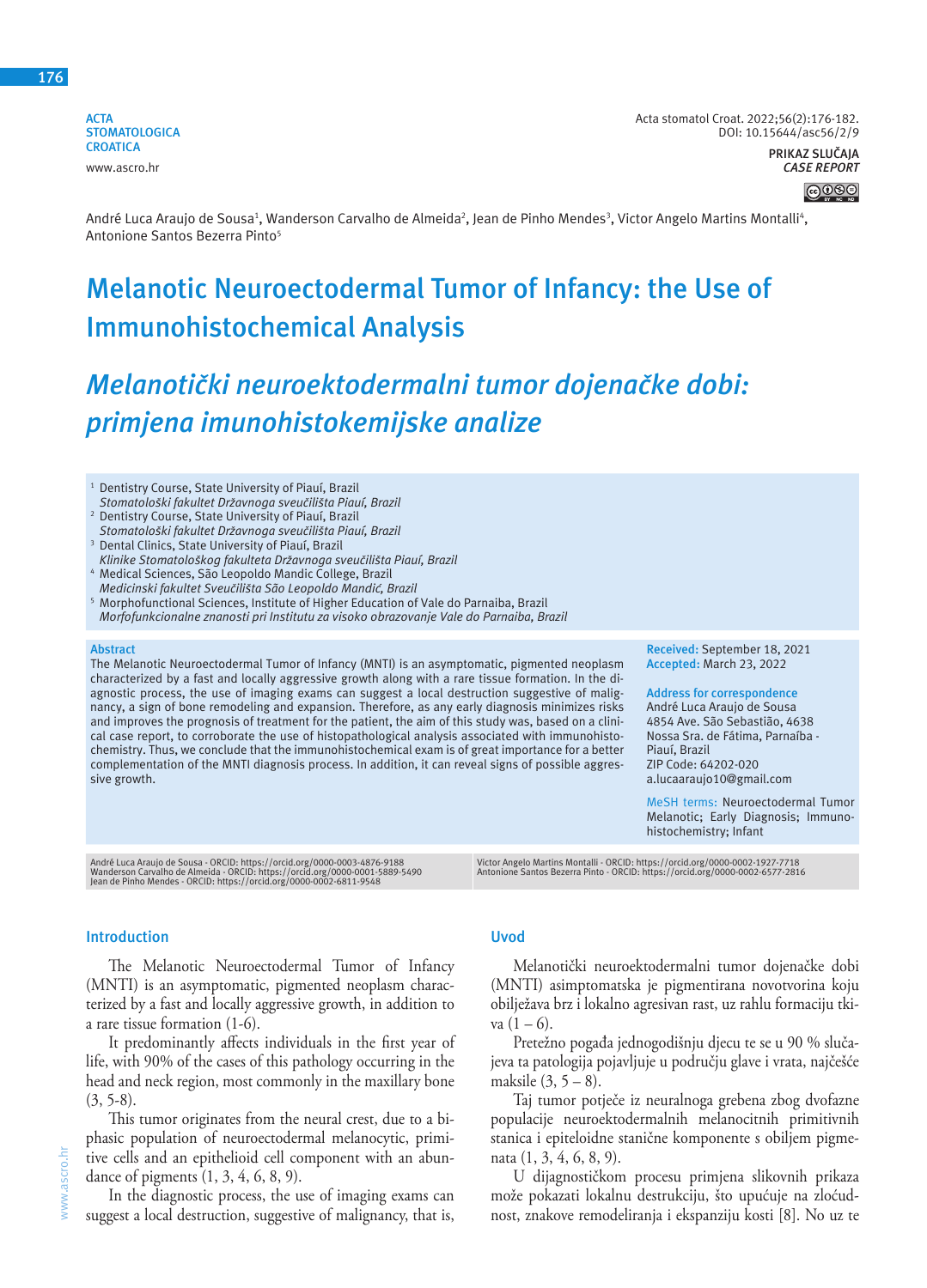signs of bone remodeling and expansion [8]. However, along with these tests, a histopathological analysis is needed and essential. Additionally, immunohistochemistry is useful in the diagnosis of MNTI (1, 2, 8, 9).

Therefore, since any early diagnosis minimizes the risks and increases the treatment prognosis for the patient, the objective of this study was, from a clinical case report, to corroborate the use of histopathological analysis associated with immunohistochemistry. The aim was also to briefly address the MNTI characteristics of the present clinical report in association with other studies in the literature.

### **Case Report**

An 8-month-old male child was taken to a dental office with an expansive lesion in the oral cavity (Figure 1). The patient's mother reported the appearance of this alteration in the 3rd month after birth and of rapid growth. The patient had no previous serious pathologies. On physical examination, an increase in volume in the anterior region of the maxilla was observed, being characterized as a fixed nodular lesion with similarly colored mucosa in the surrounding area. In addition, its growth did not cause rigidity. Also, there was no pulsation, and no production of liquids.

An excisional biopsy was indicated. Subsequently, the histological sections revealed a fragment of mucosa covered by parakeratinized stratified pavement epithelial tissue. In the lamina, there was a neoplasm organized in nests, tubules and alveolar structures intermingled with dense stroma. Neoplastic cells presented a biphasic pattern. In areas, some nests of small and round cells were noted, exhibiting sparse hyperchromatic cytoplasm, while in other areas, epithelioid and cuboid cells were noted, exhibiting cytoplasm and light nuclei and dark brown granules of melanin pigment (Figure 2).

On immunohistochemical examination, neoplastic cells were moderately positive for anti-CD99 antibody, stromal cells were diffusely positive for anti-Vimentin antibody. The proliferative index was evaluated using, for this purpose, the Ki-67 antibody, which was shown to be less than 5%. Neoplastic cells were negative for anti-S100 and BRAF-V600E antibodies (Figure 3). Having combined clinical, morphological and immunohistochemical characteristics, a final diagnosis of melanotic neuroectodermal tumor of infancy (MNTI) was established.

According to the literature, MNTI occurs more frequently in the gnathic bones, in younger patients, with a predilection for males and with some peculiar clinical features. Several studies in the literature have reported similar characteristics related to this neoplasm, as can be seen in Table 2:

Regarding the immunohistochemical peculiarities and the results of interactions with agents for the individual characterization of pathology, several studies in the literature have also reported the properties that are able to distinguish MN-TI from other lesions, as can be seen in Table 3:

#### **Discussion**

As previously reported, MNTI, in several studies, shares similar characteristics, which were also present in this case repretrage također je nužna patohistološka analiza. Ali i imunohistokemija je korisna u dijagnozi MNTI-ja (1, 2, 8, 9).

Budući da svaka rana dijagnoza smanjuje rizik i poboljšava prognozu liječenja, cilj ovog rada jest na temelju kliničkoga prikaza slučaja potkrijepiti primjenu patohistološke analize povezane s imunohistokemijom, te ukratko istaknuti obilježja MNTI-ja u ovom kliničkom izvješću u vezi s ostalim studijama u literaturi.

#### **Prikaz slučaj**

Dječak od 8 mjeseci doveden je u stomatološku ordinaciju s ekspanzivnom lezijom u usnoj šupljini (slika 1.). Majka je prijavila tu promjenu u djetetovu 3. mjesecu i upozorila na njezin brzi rast. Prije toga kod pacijenta nije bila uočena neka značajna patologija. Fizikalnim pregledom uočeno je povećanje volumena u prednjem dijelu maksile, što se smatra fiksnom nodularnom lezijom sa slično obojenom sluznicom u okolnome području. Ali njezin rast nije prouzročio rigiditet, nije bilo pulsiranja i proizvodnje tekućine.

Indicirana je ekscizijska biopsija, pri čemu je histološkim rezovima otkriven ulomak sluznice prekriven parakeratiniziranim slojevitim epitelnim tkivom. U lamini se nalazila novotvorina organizirana u gnijezda, tubule i alveolarne strukture pomiješane s gustom stromom. Tumorske stanice imale su dvofazni uzorak. Na nekim područjima uočena su gnijezda malih i okruglih stanica s rijetkom hiperkromatskom citoplazmom, a u ostalima su zabilježene epiteloidne i kockaste stanice s citoplazmom i svijetlim jezgrama te tamnosmeđim granulama pigmenta melanina (slika 2.).

Na imunohistokemijskom pregledu tumorske stanice bile su umjereno pozitivne na anti-CD99 antitijela, a stromalne stanice bile su difuzno pozitivne na antivimentin antitijela. Indeks proliferacije procijenjen je korištenjem Ki-67 antitijela i pokazalo se da je manji od 5 %. Tumorske stanice bile su negativne na antitijela anti-S100 i BRAF-V600E (slika 3.). Kombinirajući klinička, morfološka i imunohistokemijska obilježja, konačna dijagnoza glasila je dječji melanotički neuroektodermalni tumor.

Prema literaturi, MNTI se češće pojavljuje s nekim osebujnim kliničkim značajkama u čeljusnim kostima mlađih pacijenata, uglavnom dječaka. U nekoliko istraživanja u literaturi autori izvješćuju o zajedničkim obilježjima te novotvorine (vidi tablicu 2.).

Kad je riječ o imunohistokemijskim obilježjima i rezultatima interakcija s agensima za individualnu karakterizaciju patologije, u nekoliko istraživanja u literaturi autori također izvješćuju o svojstvima koja mogu razlikovati MNTI od drugih lezija (vidi tablicu 3.).

## **Rasprava**

Kao što je prije istaknuto u nekoliko istraživanja, MNTI ima zajednička obilježja, a u ovom slučaju spol pacijenta od-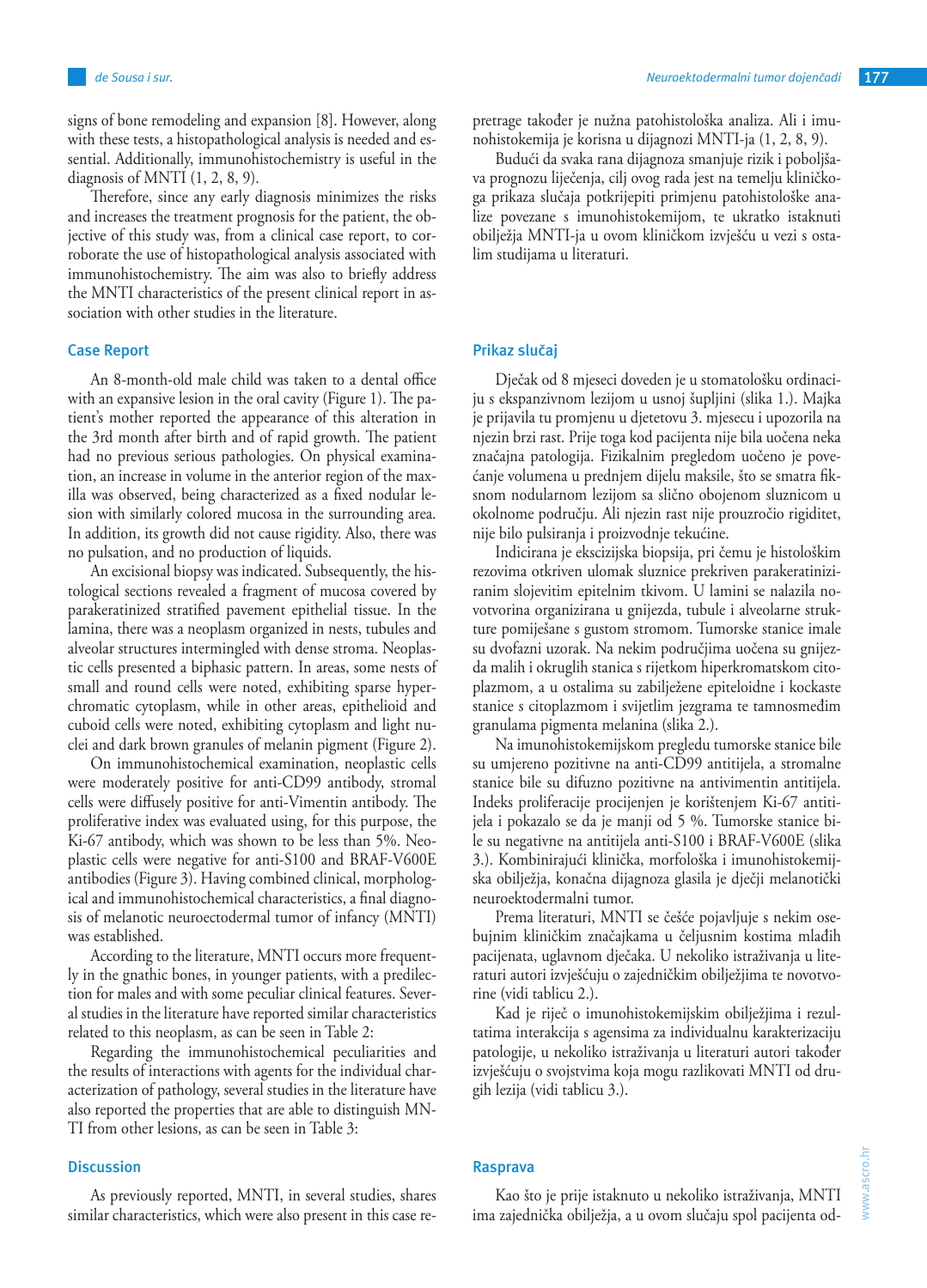

**Figure 1** Photo showing a lesion in the oral cavity. Source: personal archive.

- **Slika 1.** Lezija u usnoj šupljini (izvor osobni arhiv)
- **Figure 2** Histological sections in hematoxylin and eosin showing a neuroectodermal lesion.
- Slika 2. Histološki rezovi u hematoksilinu i eozinu koji pokazuju neuroektodermalnu leziju
- **Figure 3** Anti-CD99 immunohistochemical test with moderately positive labeling (A G), diffusely positive for anti-Vimentin (H M), proliferative index less than 5% with Ki-67 (N – P) and negative cell labeling for anti-S100 and BRAF-V600E (Q – S).
- **Slika 3.** Anti-CD99 imunohistokemijski test s umjereno pozitivnim označavanjem (A G), difuzno pozitivnim na antivimentin (H M), proliferativnim indeksom manjim od 5 % s Ki-67 (N – P) i negativnim označavanjem stanica za anti-S100 i BRAF-V600E (Q – S)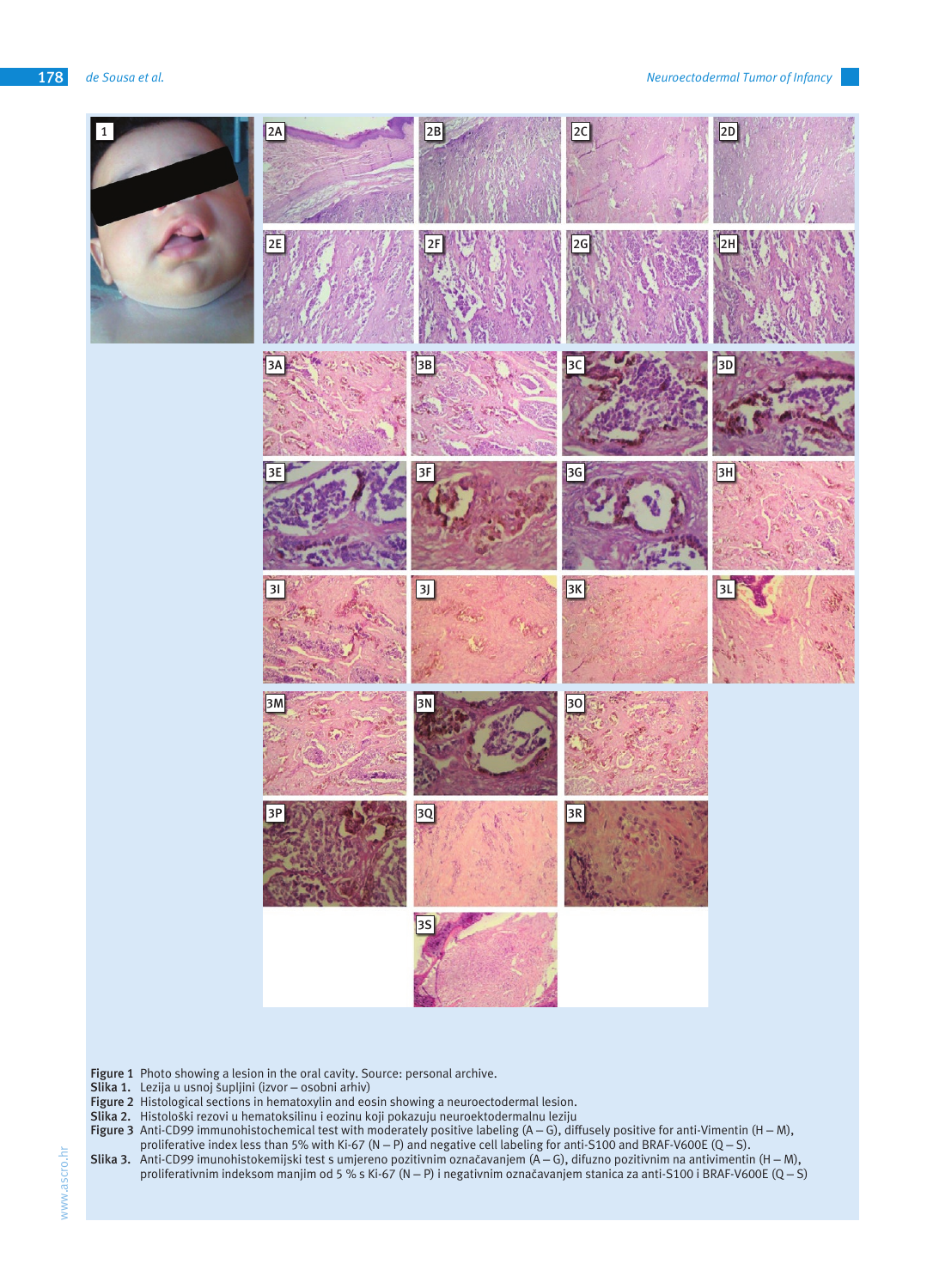| Immunohistochemical Result<br>Table 1<br>Tablica 1. Imunohistokemijski rezultati |                    |  |
|----------------------------------------------------------------------------------|--------------------|--|
| Antibodies · Antitijela                                                          | Result • Rezultati |  |
| Anti-CD99                                                                        |                    |  |
| Anti-Vimentin • Antivimentin                                                     | $++$               |  |
| Anti-S100                                                                        | -                  |  |
| BRAF-V600E                                                                       |                    |  |
| Source: Done by the author. • Izvor – autori                                     |                    |  |

port. Furthermore, the patient's sex fits the predilection for a gender reported in the literature, with involvement in the first year of life. Also, regarding the characteristics of the lesion in the present study, these were similar to the literary findings, such as rapid and expansive growth with regional anatomical deformation; rigid and fixed lesion; in addition to the predilection for the maxillary bone (Table 2). However, it was observed that there was no pigmentation of the adjacent tissues surrounding the tumor lesion.

The diagnosis of MNTI can be performed mainly by radiological characteristics in association with histopathological examinations (4, 5). However, immunohistochemical analyses and molecular studies are useful and can contribute to the diagnosis of this neoplasm, especially in difficult cases and particularly in small biopsies with the possibility of differentiating this pathological change from other tumors present in childhood (6-9, 16).

Thus, some immunohistochemical characteristics have been described by several researchers by exposing pathological MNTI tissue to some reagents, such as cytokeratin, HMB45, S100, Ki-67 and others (Table 3) (12-14).

Positive anti-CD99 and anti-vimentin antibodies were observed in the present study and are reported in the literature as immunohistochemical characteristics of MNTI, in addition to anti-S100 antibody negativity (7-9, 12, 14, 17, 18) (Table 1 and 3). Besides, the prophylactic index with the use of the ki-67 antibody observed was similar to the study by Cui, Mao and Liao (14), with the value lower than 5%, but different from the study by Moreu et al. (3), with a mean value of 18%, in a survey of 11 patients (0 to 30%).

According to Souza et al. (12), positivity for the Ki-69 and anti-CD99 antibody, which was also observed in the present clinical case, may suggest an aggressive tumor growth, thus, giving a possible plausible explanation for the rapid growth of the tumor, usually in about 3 months.

Although histological evaluation is important for the final diagnosis of a pathological lesion, in cases of MNTI it is a poor indicator of clinical behavior (11). However, immunohistochemical analysis provides some information about the aggressiveness of these tumors (17).

Thus, with the rapid growth of MNTI, its malignant potential, in addition to recurrence rates, an early diagnosis is essential (12). Therefore, immunohistochemical analyzes have become important because they can help confirm a melanotic neuroectodermal tumor of infancy diagnosis (12, 19, 20).

govara jednoj od sklonosti navedenoj u literaturi, s uključenošću u dobi od godinu dana. Kad je riječ o obilježjima lezije, u ovom istraživanju bile su slične nalazima u literaturi, što obuhvaća brz i ekspanzivan rast s regionalnom anatomskom deformacijom, rigidnu i fiksnu leziju i sklonost prema maksilarnoj kosti (tablica 2.). No uočeno je da nije bilo pigmentirano susjedno tkivo koje okružuje tumorsku leziju.

Dijagnoza MNTI-ja može se postaviti uglavnom na temelju radioloških snimki u kombinaciji s patohistološkim pretragama (4, 5). Ali korisne su i imunohistokemijska analiza te molekularne pretrage jer mogu pridonijeti dijagnostici te novotvorine, posebno u teškim slučajevima, a osobito u malim biopsijama s mogućnošću razlikovanja te patološke promjene od drugih tumora koji se pojavljuju u djetinjstvu  $(6 - 9, 16)$ .

Zato je nekoliko istraživača opisalo neka imunohistokemijska obilježja izlažući patološko tkivo MNTI-ja reagensima, kao što su citokeratin, HMB45, S100, Ki-67 i drugi (tablica 3.)  $(12 - 14)$ .

Pozitivni nalazi antitijela na CD99 i vimentin uočeni su u ovom istraživanju i navedeni su u literaturi kao imunohistokemijska obilježja MNTI-ja, uz negativnost na antitijela S100 (7 – 9, 12, 14, 17, 18) (tablice 1. i 3.). Profilaktični indeks primjenom antitijela Ki-67 bio je sličan istraživanju Cuija, Maoa i Liaoa (14), s vrijednošću nižom od 5 %, ali različit od istraživanja Moreua i suradnika (3) s prosjekom od 18 % u anketi u kojoj je sudjelovalo 11 pacijenata (0 ‒ 30 %).

Prema Souzi i suradnicima (12), pozitivnost na Ki-69 i antitijela CD99, također uočena u ovom kliničkom slučaju, može upućivati na agresivan rast tumora. To može biti uvjerljivo objašnjenje za brzi rast tumora, obično oko tri mjeseca.

Iako je histološka procjena važna za konačnu dijagnozu patološke lezije, u slučajevima MNTI-ja ona je loš pokazatelj kliničkoga ponašanja (11). No imunohistokemijska analiza daje neke informacije o agresivnosti tih tumora (17).

Zato je, uz brzi rast MNTI-ja, njegov zloćudni potencijal, uz stopu recidiva, ključna rana dijagnoza (12). Stoga je imunohistokemijska analiza postala važna jer pomaže i potvrđuje dijagnozu (12, 19, 20).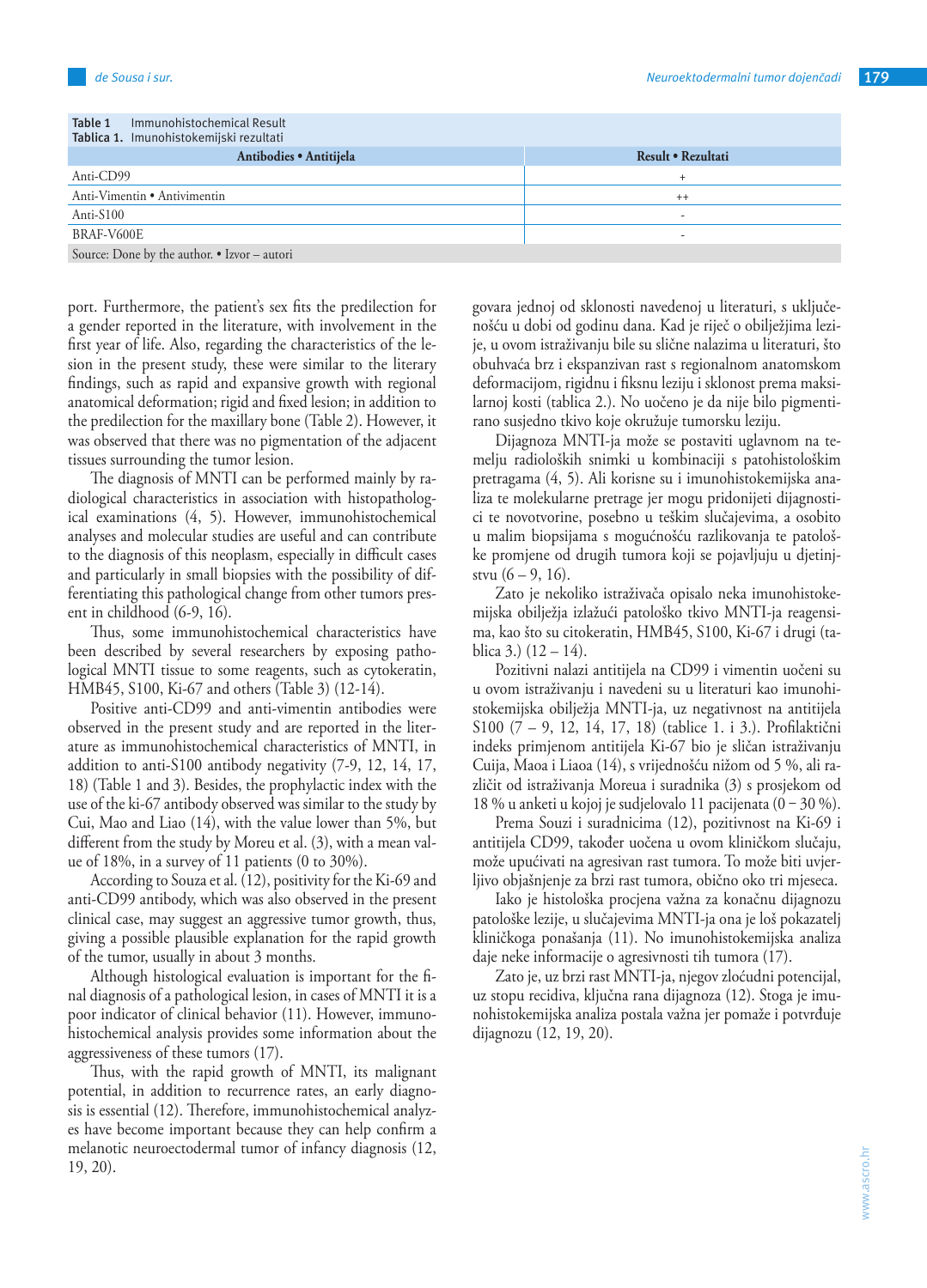| Tablica 2. Epidemiološki podatci i klinička obilježja                                                                                                                                                                                                                                  |                                                                                                                                                                                                                                       |                                                                                                                                                                                                                                                                                                                                                                         |                                                                                                                                                                                                                                                                                                                 |
|----------------------------------------------------------------------------------------------------------------------------------------------------------------------------------------------------------------------------------------------------------------------------------------|---------------------------------------------------------------------------------------------------------------------------------------------------------------------------------------------------------------------------------------|-------------------------------------------------------------------------------------------------------------------------------------------------------------------------------------------------------------------------------------------------------------------------------------------------------------------------------------------------------------------------|-----------------------------------------------------------------------------------------------------------------------------------------------------------------------------------------------------------------------------------------------------------------------------------------------------------------|
| Author • Autor                                                                                                                                                                                                                                                                         | Case Report • Prikaz slučaja                                                                                                                                                                                                          | Epidemiology • Epidemiologija                                                                                                                                                                                                                                                                                                                                           | Clinical Characteristics · Klinička obilježja                                                                                                                                                                                                                                                                   |
| Wu et al. (10)                                                                                                                                                                                                                                                                         | Case report of a 3-month-old<br>newborn with remarkable<br>tumor growth in 4 days without<br>previous trauma. • Prikaz slučaja<br>tromjesečnoga novorođenčeta<br>sa značajnim rastom tumora u 4<br>dana bez prethodne traume.         | 70% of cases are located in the maxilla, followed by<br>the cranial, mandibular and cerebral regions. • 70<br>% slučajeva nalazi se u maksili, zatim u kranijalnoj,<br>mandibularnoj i cerebralnoj regiji.                                                                                                                                                              | Fast growing, pigmented, firm, sessile tumor with<br>malignant potential. · Brzo rastući, pigmentirani,<br>solidni, sesilni tumor sa zloćudnim potencijalom.                                                                                                                                                    |
| Moreu et al. (3)                                                                                                                                                                                                                                                                       | Clinical research with 11 patients<br>aged (months) ranging from 0 to<br>5 months and mean age of 3.18<br>months. • Kliničko istraživanje sa<br>sudjelovanjem 11 pacijenata od 0<br>do 5 mjeseci i prosječne dobi od<br>3,18 mjeseci. | Prediction for the head and neck area, especially<br>in the jaw bone.• Područje glave i vrata, posebno<br>čeljust.                                                                                                                                                                                                                                                      | Painless, sessile, pigmented (black or blue)<br>and non-ulcerated lesion. . Bezbolna, sesilna,<br>pigmentirana (crna ili plava) i neulcerirajuća lezija.                                                                                                                                                        |
| Unsal; Yançin<br>(9)                                                                                                                                                                                                                                                                   | A 6-month-old male child with<br>increased mandibular volume. •<br>Dječak od 6 mjeseci s povećanim<br>volumenom mandibule.                                                                                                            | It affects more the head and neck region. And it<br>predominantly affects the maxilla (70 to 80%),<br>skull (10%), mandible (6%) and brain (4%).<br>In addition to the predominance in babies. •<br>Više utječe na regiju glave i vrata te pretežno<br>zahvaća maksilu (70 do 80 %), lubanju (10 %),<br>mandibulu (6 %) i mozak (4 %). Prevladava kod<br>novorođenčadi. | It presents as a rapidly growing, locally destructive,<br>painless, immobile, black, brown, or blue<br>pigmented swelling. • Prikazuje se kao brzo rastuća,<br>lokalno destruktivna, bezbolna, nepokretna, crna,<br>smeđa ili plavo pigmentirana oteklina.                                                      |
| Pontes et al. (5)                                                                                                                                                                                                                                                                      | Literature review. • Pregled<br>literature.                                                                                                                                                                                           | Greater predominance in gnathic bones and slightly<br>affect males (1.32: 1). • Prevladava u čeljusnim<br>kostima s većom pojavnošću kod muškaraca (1,32<br>: 1).                                                                                                                                                                                                       | More satisfactory prognosis in younger patients,<br>due to the size of the pathology and less chance of<br>metastasis. •<br>Zadovoljavajuća prognoza za mlađe pacijente zbog<br>veličine patološkog procesa i manje vjerojatnosti<br>metastaziranja.                                                            |
| Santos et al. (2)                                                                                                                                                                                                                                                                      | Anterior maxillary growth in<br>a 6-month-old girl · Prednji<br>maksilarni rast kod šestomjesečne<br>djevojčice.                                                                                                                      | Prevalence in gnathic bones (maxilla) in males<br>and occurs in the first year of life, especially in the<br>first months. • Prevalencija u čeljusnim kostima<br>(maksili) kod dječaka, pojavljuje se u prvoj godini<br>života, osobito u prvim mjesecima.                                                                                                              | Rapid growth, invasive and causing deformities.<br>Possibly malignant transformation and bone<br>metastasis. · Brzi rast uzrokuje invazivne<br>deformitete. Moguća zloćudna transformacija i<br>metastaze u kosti.                                                                                              |
| Soles et al. (8)                                                                                                                                                                                                                                                                       | Literature review. • Pregled<br>literature.                                                                                                                                                                                           | Greater predominance in craniofacial bones<br>(maxillary) and male predilection. • Veća sklonost u<br>maksili i sklonost kod muških.                                                                                                                                                                                                                                    | Firm, lobulated change, well-defined mass, bluish-<br>black hue. In addition to showing rapid growth<br>and local infiltration into adjacent tissues. 8 Firm,<br>lobulated change, well-defined mass, bluish-black<br>hue. In addition to showing rapid growth and local<br>infiltration into adjacent tissues. |
| Ren et al. (4)                                                                                                                                                                                                                                                                         | Literature review. • Pregled<br>literature.                                                                                                                                                                                           | Higher prevalence in cranial bones, observed in<br>men and women, in addition to being diagnosed in<br>the first years of life. • Veća prevalencija u kostima<br>lubanje uočena kod muškaraca i žena, obično se<br>dijagnosticira u prvim godinama života.                                                                                                              | Progressive, asymptomatic growth and firm edema,<br>with an intact epithelial surface. • Progresivan,<br>asimptomatski rast i čvrsti edem s intaktnom<br>površinom epitela.                                                                                                                                     |
| Tiwari; Yadav<br>(6)                                                                                                                                                                                                                                                                   | 3-month-old girl with intraoral<br>swelling and progressive<br>growth and firm consistency.<br>· Tromjesečna djevojčica s<br>intraoralnom oteklinom,<br>progresivnim rastom i čvrstom<br>konzistencijom.                              | More commonly in the craniofacial region,<br>mainly the maxillary bone, followed by the skull,<br>mandible and predilection in children under 1 year<br>of age.• Češće u kraniofacijalnoj regiji, uglavnom<br>u maksilarnoj kosti, zatim u lubanji i mandibuli,<br>predilekcija kod djece mlađe od godinu dana.                                                         | Pigmented and benign neoplasm, with high<br>potential for rapid growth and locally destructive.<br>· Pigmentirana i benigna novotvorina s visokim<br>potencijalom za brzi rast i lokalno destruktivna.                                                                                                          |
| Ebel et al. (1)                                                                                                                                                                                                                                                                        | Case report of a 4-month-old<br>boy with MNTI in the skull<br>and 2-week rapid growth •<br>Prikaz slučaja četveromjesečnog<br>novorođenčeta s MNTI-jem u<br>lubanji i brzim rastom u dva<br>tjedna                                    | Greater involvement in the maxillary region,<br>followed by the cranial region. • Veća zahvaćenost<br>maksilarne regije, a zatim i kranijalne.                                                                                                                                                                                                                          | Rapid development, without symptoms,<br>pigmentary and invasive edema. • Brz razvoj, bez<br>simptoma, pigmentiran i invazivan edem.                                                                                                                                                                             |
| Mengide et al.<br>(11)                                                                                                                                                                                                                                                                 | Extra-axial growth in the skull of<br>an 8-year-old boy complaining<br>of headache for about 3 months.<br>· Ekstraaksijalni rast u lubanji<br>8-godišnjega dječaka koji se oko<br>tri mjeseca žalio na glavobolju.                    | The most common location of the tumor is the<br>craniofacial region, although other regions are<br>described. Mainly in patients under 1 year of age.<br>· Najčešća lokacija tumora je kraniofacijalna regija,<br>iako su opisana i druga područja. Uglavnom nastaje<br>kod mlađih od 1 godine.                                                                         | Solid and painless lesion, in addition to being<br>pigmented and is a neoplasm causing deformity<br>in regions of appearance. • Čvrsta i bezbolna<br>lezija, osim što je pigmentirana - novotvorina<br>koja uzrokuje deformitet u regijama u kojima se<br>pojavljuje.                                           |
| The table summarizes some clinical cases with the epidemiological and clinical characteristics of MNTI reported by the corresponding authors. • U<br>tablici su sažeti neki klinički slučajevi s epidemiološkim i kliničkim obilježjima MNTI-ja koje su prijavili odgovarajući autori. |                                                                                                                                                                                                                                       |                                                                                                                                                                                                                                                                                                                                                                         |                                                                                                                                                                                                                                                                                                                 |

www.ascro.hr www.ascro.hr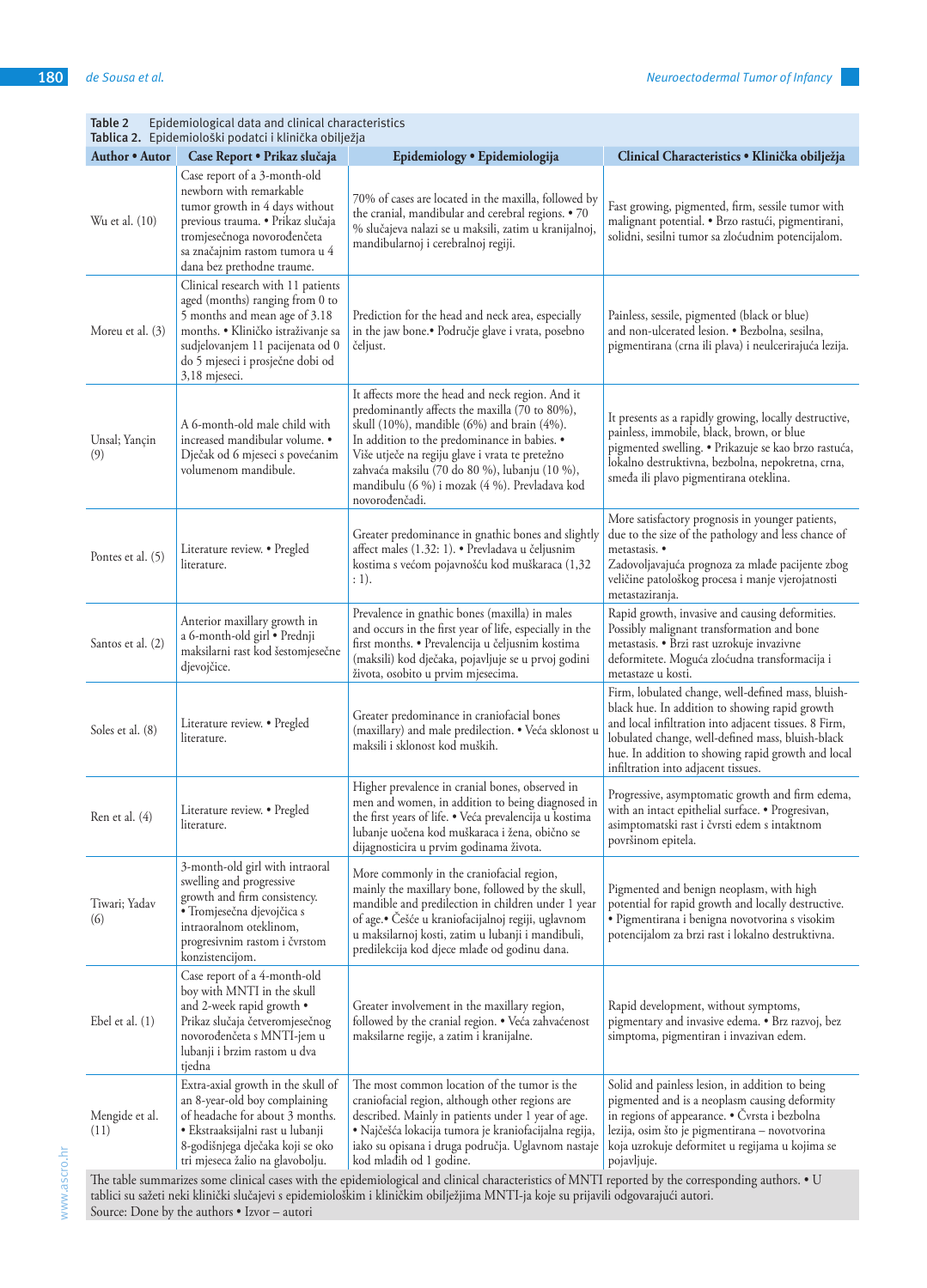|                                     | <b>Tablica 5.</b> Thiunonistokeniijska obiljezja opisana u literaturi                                                                                                                                                                                                                                                                                                                                                                                                                                                                                                                                                                                                                                                                                                                                                                                                                                                                         |
|-------------------------------------|-----------------------------------------------------------------------------------------------------------------------------------------------------------------------------------------------------------------------------------------------------------------------------------------------------------------------------------------------------------------------------------------------------------------------------------------------------------------------------------------------------------------------------------------------------------------------------------------------------------------------------------------------------------------------------------------------------------------------------------------------------------------------------------------------------------------------------------------------------------------------------------------------------------------------------------------------|
| Author • Autor                      | Anatomopathology / Immunohistochemistry Characteristics · Anatomopatologija/imunohistokemijska obilježja                                                                                                                                                                                                                                                                                                                                                                                                                                                                                                                                                                                                                                                                                                                                                                                                                                      |
| Souza et al. (12)                   | The immunohistochemical profile of MNTI is generally positive for cytokeratin and HMB45 and negative for S100. And Ki-67 and CD99<br>expressions are quite uncommon and may be related to more aggressive tumor growth. • Imunohistokemijski profil MNTI-ja općenito je<br>pozitivan na citokeratin i HMB45, a negativan na S100. Ekspresija Ki-67 i CD99 dosta je rijetka i može biti povezana s agresivnijim rastom<br>tumora.                                                                                                                                                                                                                                                                                                                                                                                                                                                                                                              |
| Albuquerque et al.<br>(13)          | Small cells of neural origin are confirmed by positivity for NSE, synaptophysin and chromogranin. And cells of ectodermal origin can be<br>confirmed by the positivity of EMA, CK, HMB-45. • Za male stanice neuralnoga podrijetla potvrđeno je da su pozitivne na NSE, sinaptofizin i<br>kromogranin. A stanice ektodermalnog podrijetla mogu se potvrditi kao pozitivne na EMA, CK, HMB-45.                                                                                                                                                                                                                                                                                                                                                                                                                                                                                                                                                 |
| Cui; Mao; Liao<br>(14)              | Smaller round cells were melanoma-associated antigen 45 (HMB45) / vimentin / epithelial membrane antigen (+), no significant glial fibrillary<br>acid protein staining (GFAP) / neuron-specific enolase (NSE) / synaptophysin (+), and the largest cells were cytokeratin (CK) / S-100. Scattered<br>cells exhibited desmin immunoreactivity and -2% of cells were Ki-67 (+). • Manje okrugle stanice bile su antigen 45 povezan s melanomom<br>(HMB45)/vimentin/antigen epitelne membrane (+), bez značajnoga bojenja proteina glijalne fibrilarne kiseline (GFAP)/ neuron-specifična<br>enolaza (NSE)/sinaptofizin (+), a najveće stanice bili su citokeratin (CK)/S-100. Raspršene stanice pokazale su dezmin-imunoreaktivnost i -2 %<br>stanica je Ki-67 (+).                                                                                                                                                                             |
| Batta et al. (7)                    | Larger epithelioid cells stain positively with cytokeratin, vimentin and HMB-45, reflecting epithelial and melanocytic differentiation, in addition<br>to generally not reacting with S-100 protein, helping to differentiate tumors such as melanoma. Smaller cell nests in MNTI are often positive<br>for neurogenic markers such as synaptophysin, neuron-specific, enolase, and glial fibrillary acidic protein. • Veće epitelioidne stanice pozitivno se<br>boje citokeratinom, vimentinom i HMB-45, odražavajući diferencijaciju epitela i melanocita, osim što općenito ne reagiraju s proteinom S-100,<br>pomažući u razlikovanju tumora kao što je melanom. Manja stanična gnijezda u MNTI-ju često su pozitivna na neurogene biljege kao što su<br>sinaptofizin, neuron-specifična enolaza i glijalni fibrilarni kiseli protein.                                                                                                    |
| Strieder et al. (15)                | Larger cells express cytokeratins (CKs), epithelial membrane antigen (EMA), glial fibrillary acidic protein (GFAP), S100 and HMB45 protein,<br>and smaller cells express CD56 and synaptophysin; both cells express neuron-specific enolase (NSE), PGP 9.5 and chromogranin A. • Veće<br>stanice eksprimiraju citokeratine (CKs), antigen epitelne membrane (EMA), glijalni fibrilarni kiseli protein (GFAP), proteine S100 i HMB45, a<br>one manje CD56 i sinaptofizin; obje stanice eksprimiraju neuron-specifičnu enolazu (NSE), PGP 9.5 i kromogranin A.                                                                                                                                                                                                                                                                                                                                                                                  |
| Wu et al. (10)                      | The epithelioid component of large cells shows a small to moderate amount of eosinophilic cytoplasm and is positive with pancytokeratin and<br>HMB45 immunostaining. The small blue primitive cell component does not show appreciable cytoplasm and is positive for synaptophysin. •<br>Epiteloidna komponenta velikih stanica pokazuje malu do umjerenu količinu eozinofilne citoplazme i pozitivna je na pancitokeratin i HMB45.<br>Komponenta male plave primitivne stanice ne pokazuje značajnu citoplazmu i pozitivna je na sinaptofizin.                                                                                                                                                                                                                                                                                                                                                                                               |
| Moreau et al. (3)                   | In HE staining, a fibrocollagenous stroma surrounding an epithelioid and neuroblastic component organized in lobules or alveolar structures.<br>And the neuroblastic component was discrete and masked by a large melanin-rich epithelioid component.<br>Epithelioid cells expressed epithelial and melanocytic markers (AE1/AE3; and melan A, PS 100 and HMB 45, respectively). • U HE bojenju<br>fibrokolagena stroma okružuje epiteloidnu i neuroblastičnu komponentu organiziranu u lobule ili alveolarne strukture. Neuroblastična<br>komponenta bila je diskretna i maskirana velikom epiteloidnom komponentom bogatom melaninom. Epiteloidne stanice eksprimiraju epitelne i<br>melanocitne biljege (AE1/AE3; melan A, PS 100 i HMB 45).                                                                                                                                                                                               |
| Nicosia et al. (16)                 | They are usually positive for cytokeratin, vimentin, epithelial membrane antigen, HMB-45, glial fibrillary acidic protein, and specific neuronal<br>enolase. • Obično su pozitivni na citokeratin, vimentin, antigen epitelne membrane, HMB-45, glijalni fibrilarni kiseli protein i specifičnu<br>neuronsku enolazu.                                                                                                                                                                                                                                                                                                                                                                                                                                                                                                                                                                                                                         |
| Unsal; Yalçin (9)                   | The largest fraction of epithelioid cells expressed a number of cytokeratins - in most patients HMB-45, but rarely S-100.8 protein. Neuroblast-<br>like cells are positive for neuron-specific enolase, CD 56, glial fibrillary acidic protein and synaptophysin, and melanogenic cells are positive for<br>HMB-45, epithelial antigen membrane antigen, cytokeratin and vimentin. • Najveća frakcija epiteloidnih stanica eksprimirala je niz citokeratina<br>– kod većine pacijenata HMB-45, ali rijetko protein S-100.8. Stanice slične neuroblastima pozitivne su na neuron-specifičnu enolazu, CD 56,<br>glijalni fibrilarni kiseli protein i sinaptofizin, a melanogene stanice pozitivne su na HMB-45, antigen membrane epitelnoga antigena, citokeratin i<br>vimentin.                                                                                                                                                                |
| Emmerling; York;<br>Caccanese (17)  | There is identification of immunohistochemical markers, such as cell population frequently expressing cytokeratins, HMB-45 and vimentin, while<br>\$100 is much less common. And the small cell population usually expresses synaptophysin but is negative for another neuroendocrine marker,<br>chromogranin A. · Postoji identifikacija imunohistokemijskih biljega kao što je stanična populacija s čestom ekspresijom citokeratina, HMB-45<br>i vimentin, a S100 mnogo je rjeđi. Populacija malih stanica obično eksprimira sinaptofizin, ali je negativna na drugi neuroendokrini biljeg -<br>kromogranin A.                                                                                                                                                                                                                                                                                                                             |
| Santos et al. (2)                   | Other markers, such as HMB45, Melan A, cytokeratin, and neuroblastic markers, such as synaptophysin and neuron-specific enolase, can help in<br>diagnosis. • Drugi biljezi poput HMB45, melana A, citokeratina i neuroblastičnih biljega kao što su sinaptofizin i enolaza specifična za neurone,<br>mogu pomoći u dijagnozi.                                                                                                                                                                                                                                                                                                                                                                                                                                                                                                                                                                                                                 |
| Soles et al. (8)                    | The cells present are positive for vimentin and neuron-specific enolase and negative for S100. Larger melanogenic epithelioid cells are commonly<br>positive for cytokeratins and some differentiating markers of melanocytes (HMB-45, dopamine b-hydroxylase, etc.). Smaller neurogenic cells<br>are positive for synaptophysin and negative for cytokeratin, in addition to being positive for glial fibrillary acidic protein (GFAP), but rarely<br>for neurofilament and CD99. • Prisutne su stanice pozitivne na vimentin i neuron-specifičnu enolazu, a negativne na S100. Veće melanogene<br>epiteloidne stanice obično su pozitivne na citokeratine i neke diferencirajuće biljege melanocita (HMB-45, dopamin b-hidroksilaza, itd.). Manje<br>neurogene stanice pozitivne su na sinaptofizin i negativne na citokeratin, osim što su pozitivne na glijalni fibrilarni kiseli protein (GFAP), ali<br>rijetko na neurofilament i CD99. |
| Atarbashi-Moghadam<br>Et Al. $(18)$ | Epithelioid cells are positive for cytokeratin, HMB-45 and NSE. Smaller cells are generally positive for NSE and CD56 and sometimes<br>synaptophysin. Furthermore, MNTI are not expressed in the S-100 protein. Larger epithelioid cells express MDM-2, cyclin D1 and A. •<br>Epiteloidne stanice pozitivne su na citokeratin, HMB-45 i NSE. Manje stanice općenito su pozitivne na NSE i CD56, a katkad i na sinaptofizin.<br>Nadalje, nisu izraženi proteini S-100. Veće epiteloidne stanice eksprimiraju MDM-2, ciklin D1 i A.                                                                                                                                                                                                                                                                                                                                                                                                             |
| Ebel et al. $(1)$                   | Immunohistochemically positive staining for markers such as HMB-45, synaptophysin and cytokeratin strengthens the diagnosis. A marker to<br>differentiate between benign and malignant tumors does not exist so far. • Imunohistokemijski pozitivno bojenje na biljege kao što su HMB-45,<br>sinaptofizin i citokeratin jača dijagnozu. Biljeg za razlikovanje benignih i malignih tumora zasad ne postoji.                                                                                                                                                                                                                                                                                                                                                                                                                                                                                                                                   |
|                                     | The table summarizes some histopathological and immunohistochemical characteristics of MNTI based on studies in the literature. • Tablica sažima neka                                                                                                                                                                                                                                                                                                                                                                                                                                                                                                                                                                                                                                                                                                                                                                                         |

**Table 3** Immunohistochemical characteristics described in the literature. **Tablica 3.** Imunohistokemijska obilježja opisana u literaturi

patohistološka i imunohistokemijska obilježja MNTI-ja na temelju istraživanja u literaturi. Source: Done by the authors. • Izvor – autori